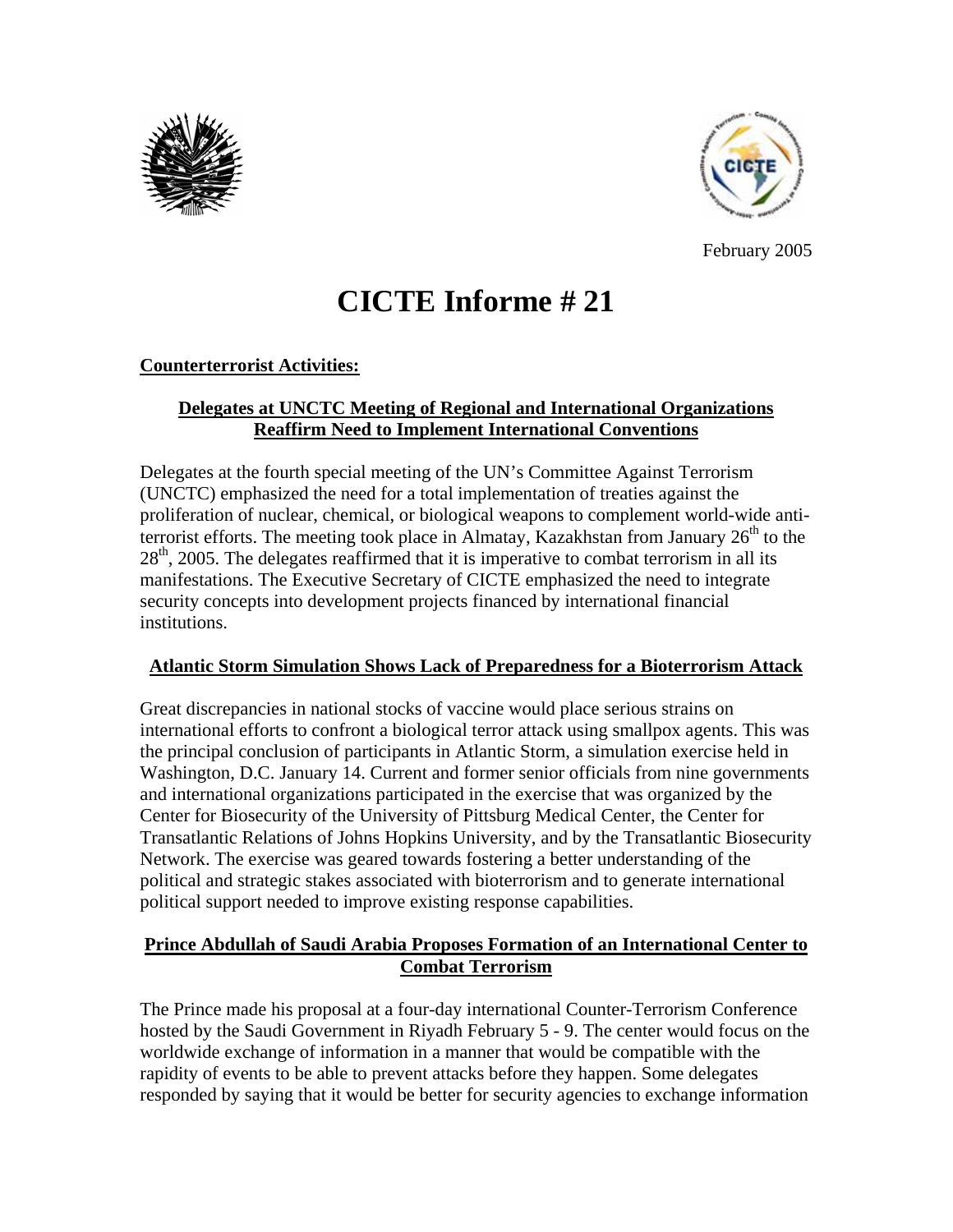bilaterally. All the countries in attendance agreed that more discussion over the center would be necessary before any final decisions are made. Both the Brazilian and Canadian National Points of Contact, Marcos Pinta Gama and Ruth Archibald respectively, attended the meeting.

# **CICTE Participates in Commonwealth Workshop on Counter-Terrorism Training**

The workshop was organized by the Caribbean countries of the Commonwealth Secretariat and took place between  $7<sup>th</sup>$  and  $11<sup>th</sup>$  of February, with the collaboration of experts from the United Nations Office on Drugs and Crime, the Antiterrorism Divisions of Canada, the United States, and Ireland, and CICTE. At the workshop the following topics were addressed: terrorist crimes; financing of terrorism as treated in international conventions; investigation and intelligence techniques; penal prosecution; mutual legal assistance and extradition. The CICTE presentation addressed the Interamerican Convention against Terrorism and CICTE contributions to its application. The Government of St. Kitts and Nevis hosted the event, and fiscal and investigative agents from twelve countries: Antigua and Barbuda, the Bahamas, Barbados, Dominican Republic, Belize, Grenada, Guyana., Jamaica, St. Lucia, St. Vincent and the Grenadines, Trinidad and Tobago, and St Kitts and Nevis participated.

# **Other Recent Events:**

- 9-11 February: Plenary Session of the Financial Action Task Force (FATF), Paris, France
- 16-18 February: Fifth Regular Session of CICTE; Port of Spain, Trinidad and Tobago
- 16 February: III Meeting of CICTE National Point of Contact, Port of Spain, Trinidad and Tobago

# **Future Events:**

- 28 February March  $1^{st}$ : First INTERPOL Global Conference about terrorism prevention, Lyon, France
- 14-18 March: Regional Course of Port Security for the Andean Region, Guayaquil, Ecuador
- 10-11 March: "National Workshop on Implementation of the International Counter-Terrorism Conventions and the Inter-American Convention Against Terrorism" - Managua, Nicaragua
- 14-16 March: Workshop "International Cooperation on Criminal Issues in the Fight Against Terrorism", San José de Costa Rica
- 17 March: "National Workshop on Implementation of the International Counter-Terrorism Conventions and the Inter-American Convention Against Terrorism", San José de Costa Rica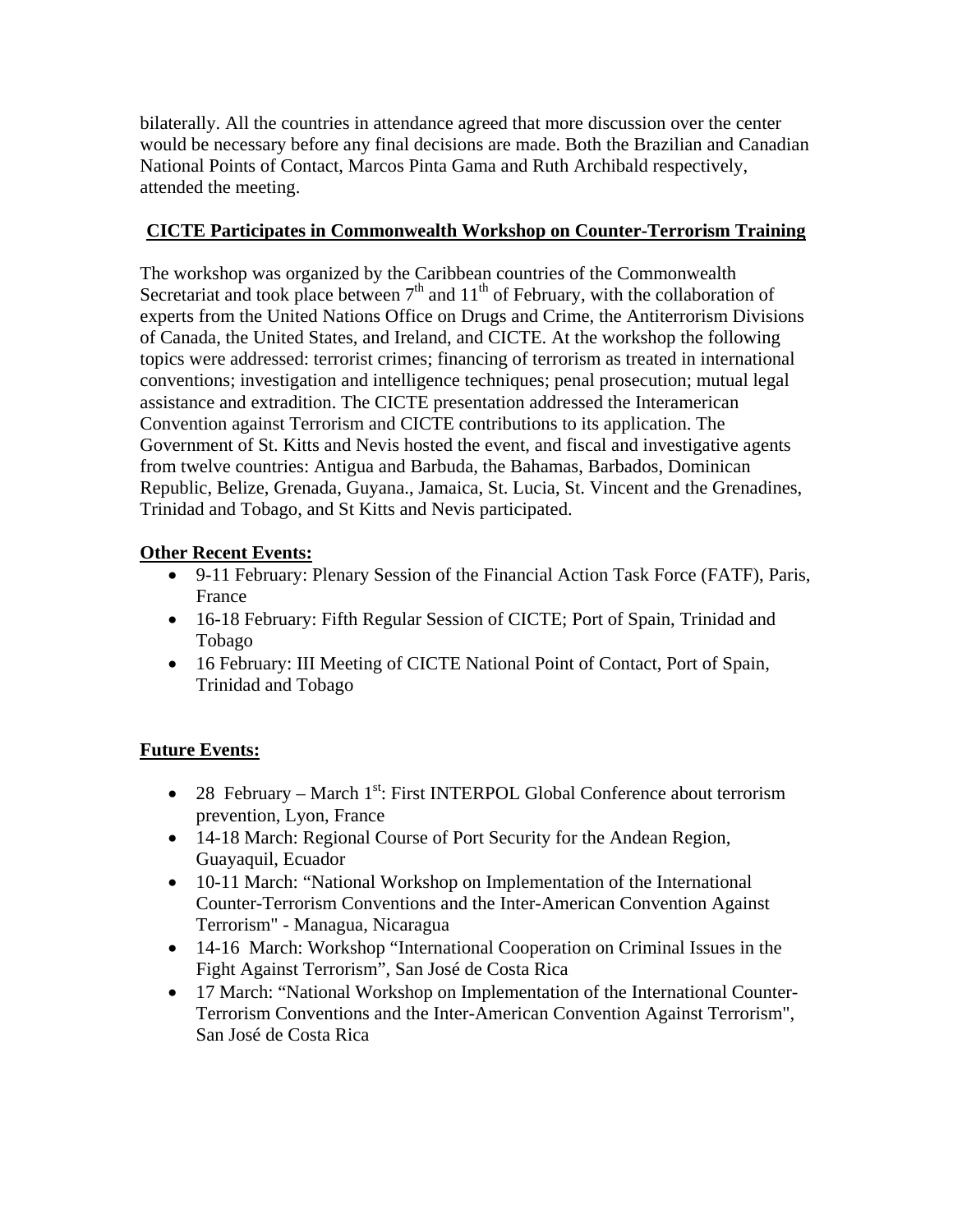#### **Recent Developments in the News:**

- According to *La Jornada* of December 19<sup>th</sup>, **Mexico and Guatemala are looking to create a common front to combat terrorism**. The meeting of the High Level Security Group (GANSEF) laid out the lines for basic action to create the Coordination of Bilateral Early Alert and Response (COBART) whose fundamental objective will be to confront terrorist threats along the common border. The two countries also discussed the importance of creating new mechanisms to guarantee the rights of Guatemalans who illegally enter Mexico. The two governments also agreed that they should also coordinate with the governments of El Salvador and Honduras to combat the Salvadorian gang, mara salva trucha, which has caused many problems in the region. *For more information: www.jornada.unam.mx/2004/dic04/041219*
- *MSNBC* reported on January 19<sup>th</sup> that **the World Health Organization** (WHO) **has begun to create a stockpile of two hundred million doses of smallpox vaccine**. Smallpox is a very contagious disease, without a cure and which was supposedly eradicated in 1979, but today various groups fear the possibility that terrorist cells can obtain and release the virus. The WHO has asked the international community to begin to prepare themselves for a possible bioterrorist attack. The WHO will be in charge of creating a reserve of five million vaccines and the rest will have to be stockpiled by individual countries. See previous item on Atlantic Storm.

*For more information: www.msnbc.msn.com/id/6844161* 

- *El Heraldo* informed on December 28<sup>th</sup> that **Honduras has ratified the Interamerican Convention against Terrorism,** becoming the twelfth state to ratify it. Honduras has also ratified the Interamerican Convention against the Fabrication and Illegal Trafficking of Fire Arms, Munitions, Explosives, and other Related Materials (CIFTA). The congress approved the respective agreements on February  $10^{th}$ , (mediante) 4-2004 and 5-2004, respectively.
- According to *Port Security News* of February 8<sup>th</sup> four countries of the western **hemisphere will be included in the US Container Security Initiative (CSI).** The four countries, the Bahamas, Chile, Honduras, and Venezuela, will form a part of the \$5.4million project that has placed US Customs inspectors in ports all over the world. They monitor shipments that seem to be high risk before they approach the North American coasts. By the year 2006 seven new countries will be included in this initiative. The purpose of this project is to strengthen port capacity in high risk areas that do not have the resources to assure port infrastructure and buy new technology.
- *CNN World News* reported on February 6<sup>th</sup> that **an Al-Qaeda linked website has appeared in Canada**. The page has its base in Kelwona, British Columbia, and is called Supporters of Shareeah. It is the only Canadian webpage that is identified